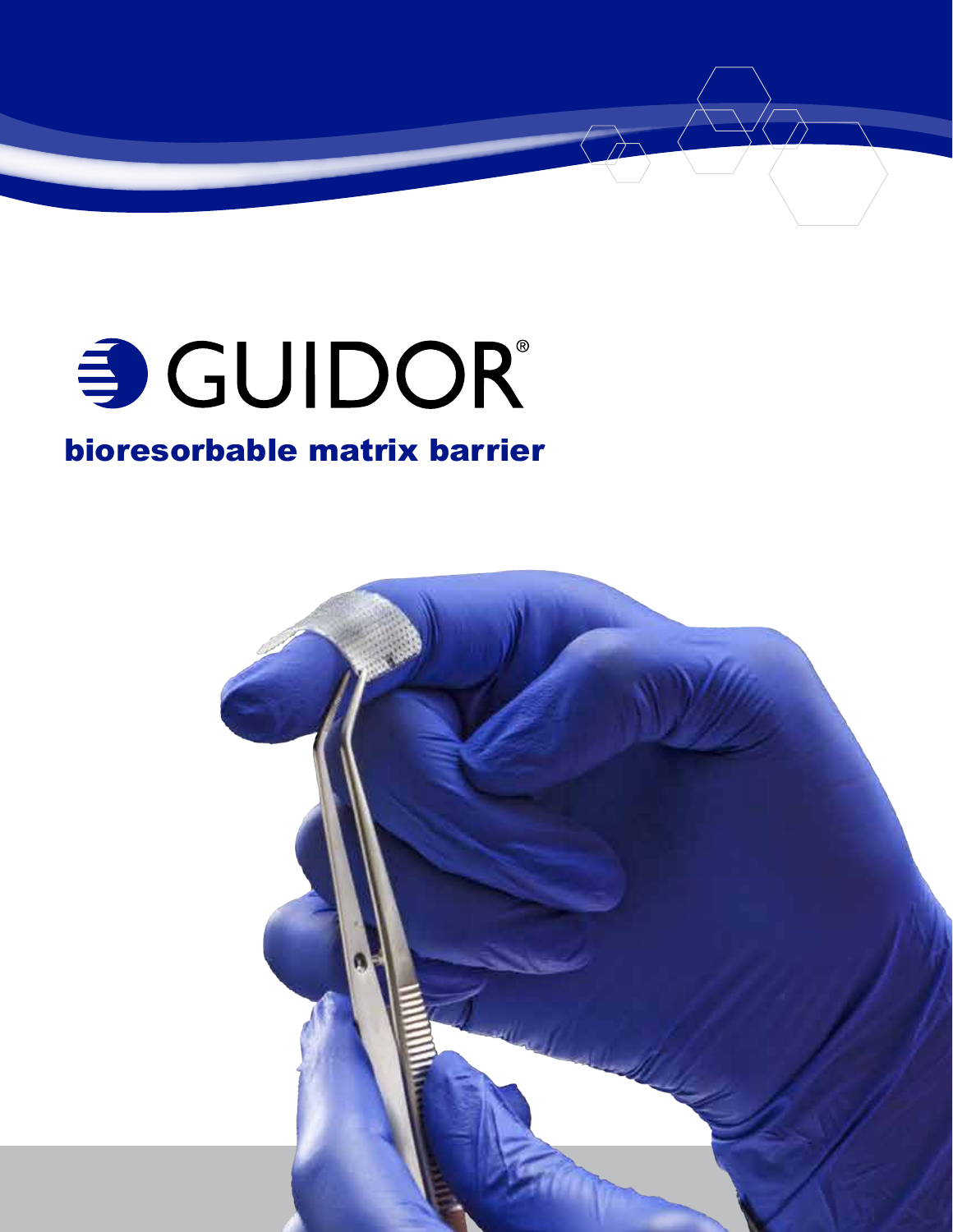Guidor<sup>®</sup> is a fully-synthetic resorbable membrane made with polylactic acid blended with a citric acid ester. Guidor's<sup>®</sup> multi-layer construction and easy handling characteristics have made it a staple in treating periodontal defects for over two decades. Additionally, Guidor® serves as a nice synthetic resorbable option for guided bone regeneration.

What makes it unique? GUIDOR<sup>®</sup> Matrix uses a multi-layer matrix design that stabilizes the wound site, aids in the early integration with gingival connective tissues, and effectively impedes epithelial downgrowth. With this multi-layer construction and easy handling characteristics, the GUIDOR Matrix Barrier is a versatile tool that gives clinicians confidence in its predictable performance and ease of use.



#### **Inner (Empty) Space**

*The spacers maintain the inner (empty) space between the external and internal layers that allow the gingival connective tissue to integrate into the matrix and create the best conditions for regeneration.*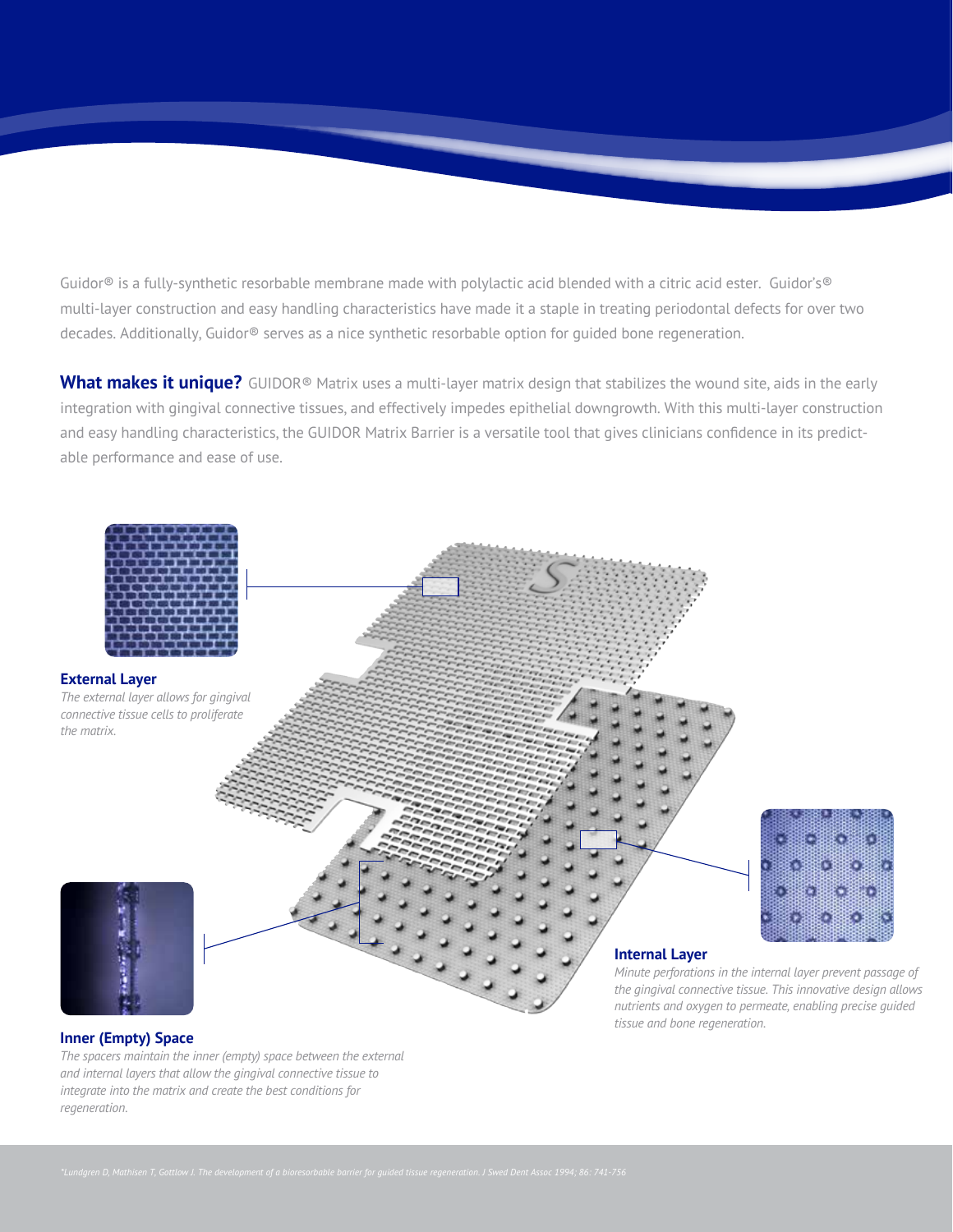

#### **Easy Handling**

The GUIDOR Matrix Barrier offers a combination of control, handling, and predictability:

- **▶ Can be cut and shaped to precisely cover the defect site**
- ▼*Becomes malleable within seconds at body temperature, making it easy to handle and control*
- ▼*Available in two sizes*
- ▶ Can be used with your choice of bone graft material

### **Predictable Resorption\***

GUIDOR Matrix Barrier is designed to **maintain a barrier function for a minimum of 6 weeks**, during which time the design and the mass of the matrix are both maintained. Afterwards, the product resorbs within a predictable span of time and is gradually replaced by surrounding tissue.